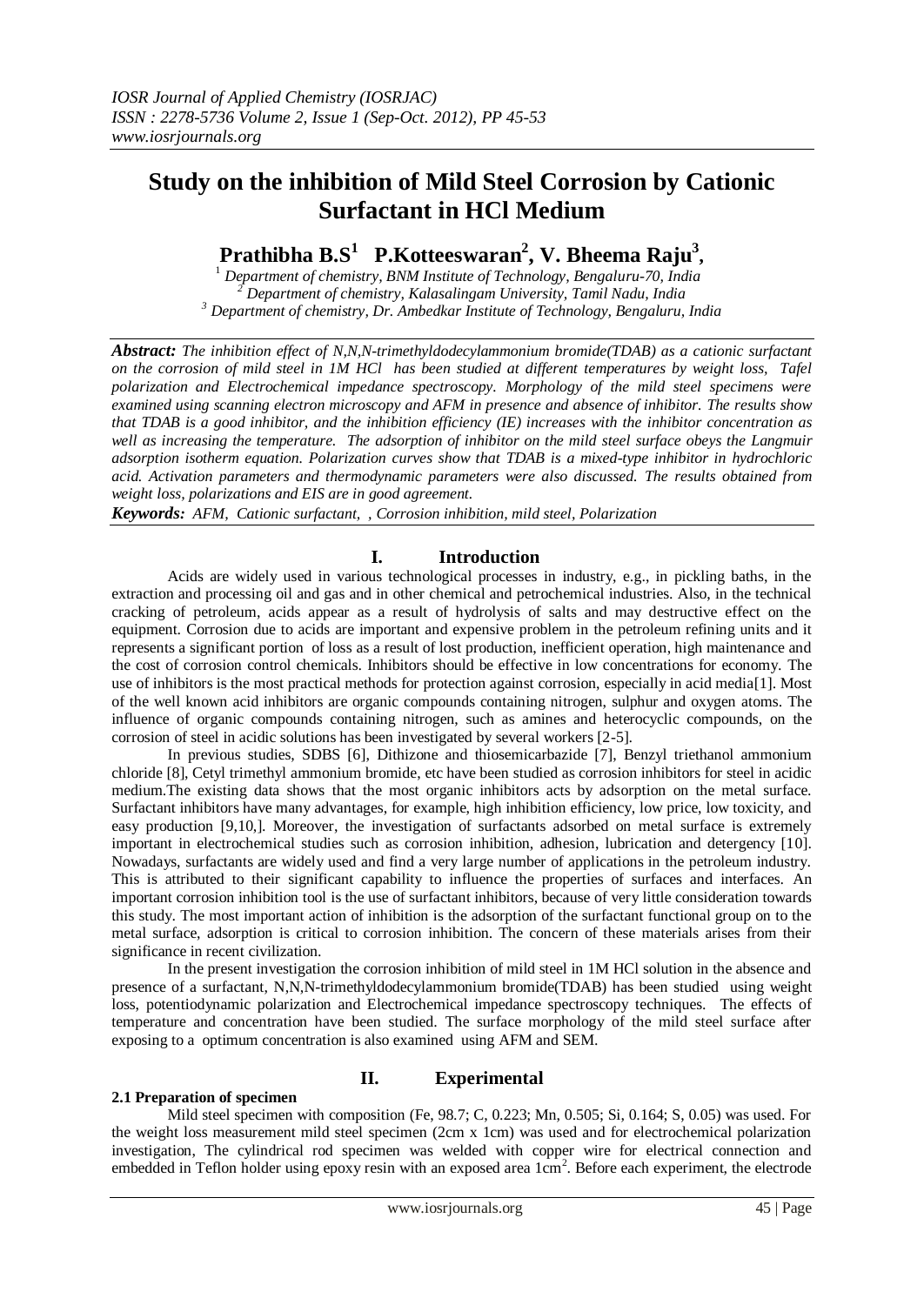was first mechanically polished with various grades of emery paper  $(0/0, 2/0, 3/0, \& 4/0)$  and then cleaned with methanol and acetone followed by cleaning with double distilled water.

## **2.2 Inhibitor and electrolyte**

TDAB is dissolved in 1M HCl solution at various concentrations  $(10^{-2}, 6X10^{-3}, 4X10^{-3}, 2x10^{-3}$  and 10<sup>-</sup>  $3<sup>3</sup>M$ ) and the solution in the absence of TDAB was taken as blank for comparison. Aggressive solution (1MHCl), was prepared by dilution of reagent grade 34% HCl with double distilled water.

## **2.3 weight loss studies**

MS samples (2cm x 1cm) were used for weight loss measurement studies at various temperatures (298K-328K) for 3h exposure time. The % IE was calculated by using an equation 1:

$$
\%lE = \frac{W^0 - W}{W^0}X100\tag{1}
$$

Where  $W^0$  = weight loss without inhibitor,  $W$  = weight loss with inhibitor

## **2.4 Electrochemical experiment**

Electrochemical experiments were performed in a conventional three electrode cell, mild steel welded with copper wire and embedded in Teflon holder using epoxy resin with an exposed area 1cm<sup>2</sup> as Working electrode, a platinum foil of  $1 \text{ cm}^2$  was used as counter electrode & the reference electrode was a saturated calomel electrode (SCE) with a Luggin capillary. All potentials are measured with respect to the SCE. Measurements were performed using CHI 660C model Electrochemical workstation. Potentiodynamic polarization curves were obtained by scanning the potential range from -200mv +  $E_{corr}$  to +200 mv +  $E_{corr}$  at a scan rate of 10mv/s after 1h immersion time in 1M HCl and 1M HCl + inhibitor solutions. Potentiodynamic polarization curves were also obtained at different temperatures to calculate the activation energy of the inhibitor adsorption to mild steel surface. The %IE was calculated from the measured  $I_{corr}$  values using the equation 2:

$$
\%IE = \frac{l_{corr}^{0} - l}{l_{corr}^{0}} \; \mathbf{\times} 100 \tag{2}
$$

Where,  $I_{corr}^0 \& I$  are the corrosion current densities in absence and presence of inhibitor respectively Electrochemical impedance measurements were carried out at open – circuit potential over a frequency range of 0.01Hz – 100 KHz. The sinusoidal potential perturbation was 10mv in amplitude. Electrochemical data were obtained after 1h of immersion with the working electrode at the rest potential & all tests have been performed in non-deaerated solutions under stirred conditions. The %IE was calculated from the Charge transfer resistance  $(R<sub>ct</sub>)$  values using the following equation 3:

$$
\%lE = \frac{R_{ct} - R_{ct}^0}{R_{ct}} \times 100\tag{3}
$$

Where  $R_{ct}$  &  $R_{ct}^{0}$  are the charge transfer resistance in presence and absence of inhibitor respectively

## **2.5 Surface analysis by SEM and AFM**

The morphology of the sample surface before and after being treated with optimal concentration of inhibitor was examined by SEM and AFM.

## **3.1 weight loss**

## **III. Results and discussion**

Fig. 1 shows the plot of %IE versus inhibitor concentration, it is evident that the %IE and corrosion rate are concentration dependent. Table 1 shows the variation of inhibition efficiency obtained from weight loss measurements at different concentration of TDAB. The inhibition efficiency increases with increase in inhibitor concentration; the maximum inhibition efficiency was obtained at  $10^{-2}$ M. The influence of temperature on inhibition efficiency is shown in Fig. 2. The inhibition efficiency increases by increasing the temperature from 298K-328K.The increase in efficiency with temperature as shown in Table 1 may be attributed to the stability of adsorbed film of inhibitor molecules on the metal surface, which are adsorbed strongly even at higher temperature.

## **3.2 Potentiodynamic polarization**

The Tafel polarization behaviors of mild steel in 1M HCl with the addition of various concentrations of TDAB at different temperatures are shown in Fig. 3. The Corrosion kinetic parameters derived from these curves are presented in Table 2. From the Table 2 it is clear that the corrosion current  $(I_{\text{corr}})$ , values of mild steel decreases with the addition of TDAB in 1M HCl. Further the  $E_{\text{corr}}$  value shifts to a positive direction but no significant change is observed, which suggests a mixed type of inhibition effect of TDAB.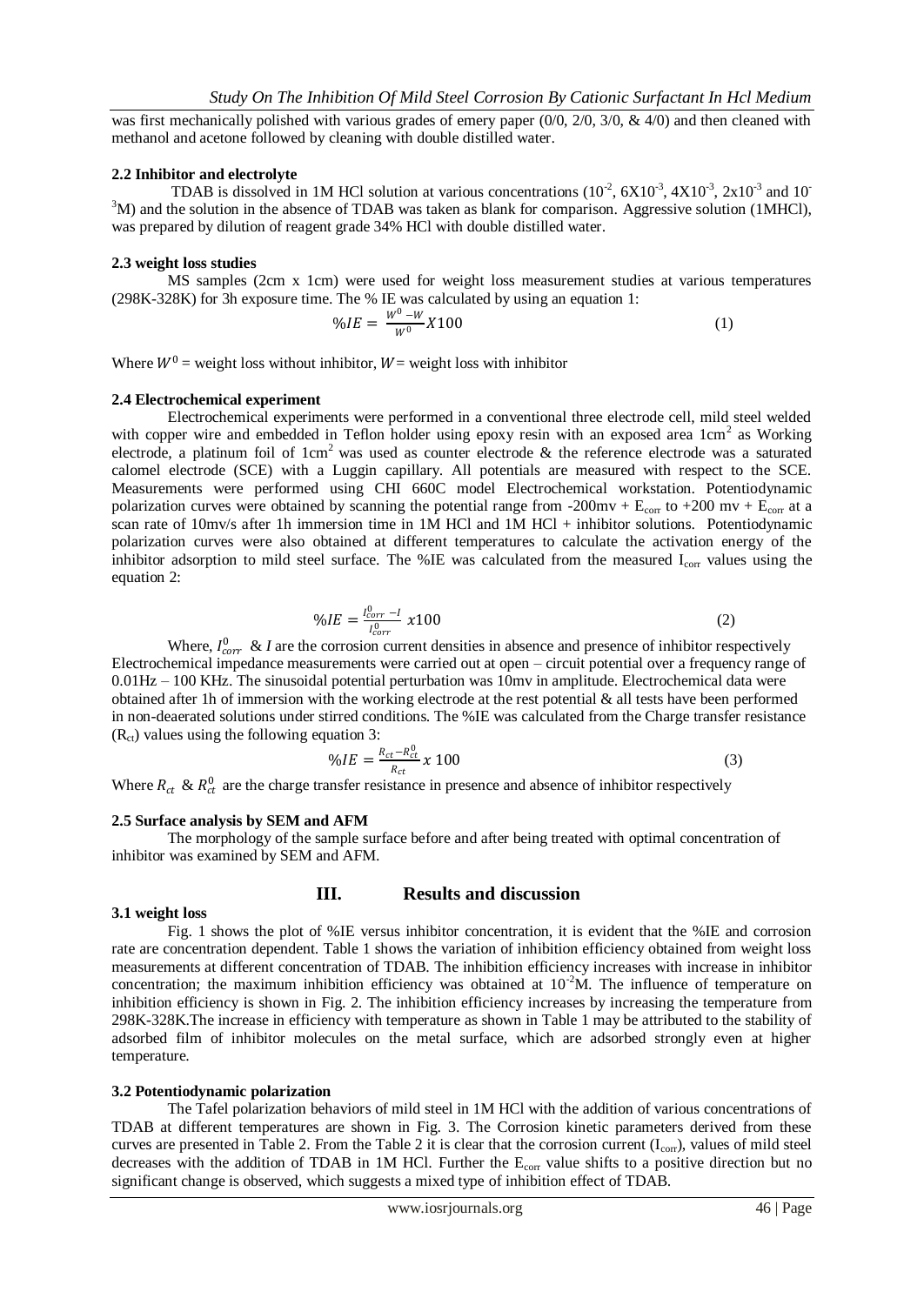## *Study On The Inhibition Of Mild Steel Corrosion By Cationic Surfactant In Hcl Medium*

## **3.3 Electrochemical impedance spectroscopy**

The experimental results obtained from EIS measurements for the corrosion of mild steel in the presence and absence of inhibitor at  $25^{\circ}$ C are summarized in Table 3. The impedance spectra for mild steel in 1M HCl with and without the various concentrations of TDAB at  $25^{\circ}$ C are presented as Nyquist plot shown in Fig. 4. It can be concluded from the Fig. 4 the impedance response of mild steel significantly changed after the addition of TDAB in the corrosive solution. Fig. 5a and b represents the equivalent circuit design used to fit the experimental data of EIS for hydrochloric acid in the absence and presence of inhibitor. The circuit elements for the obtained data include a solution resistance  $(R_s)$ , a constant phase element (CPE)<sub>ad</sub> corresponds to adsorption resistance( $R_a$ ), charge transfer resistance ( $R_{c}$ t), adsorption resistance ( $R_a$ ). The proposed models successfully described the phenomenon occurring in the studied system. Table 3 indicates that the charge transfer resistance (Rct), increased with increasing TDAB concentration. The decrease in  $C_{d}$ , which resulted from decrease in local dielectric constant and or an increase in the thickness of the electrical double layer, suggests that TDAB acted via adsorption at the metal/ solution interface [11]. The values of Y<sub>a</sub> and Y<sub>dl</sub> (Y<sub>a</sub> & Y<sub>dl</sub> can be regarded to be approximation to the values of the adsorption capacitance and double layer capacitance respectively) has decreased trend for the adsorption of the inhibitor on the metal surface, suggesting the inhibitor molecules displace the water molecules and other ions originally adsorbed on the metal surface. The values of  $n_a$  associated with (CPE)<sub>a</sub> are found to be in the 0.96-1 interval revealing that adsorbed film are relatively homogeneous. On the other hand, the different values of  $n_a$  is due to a modification of the chemical composition of the adsorbed film in combination with their thickness as suggested by the  $R_a$  values. The values of  $n_{d}$  related to (CPE) $_{d}$  are found in the 0.60-0.77 interval indicating the electrode surface are partially heterogeneous.

## **3.4 Adsoprtion isotherms and thermodynamic parameters**

Adsorption of the inhibitor molecule depends mainly on the charge and the nature of metal surface, electronic characteristics of metal surface, adsorption of solvent and other ionic species, on the electrochemical potential at solution interface. The adsorption of isotherm study describes the adsorptive behavior of inhibitor in order to know the adsorption mechanism of inhibitor to the metal surface. The most frequently used adsorption isotherms are Langmuir, Temkin, Frumkin and Freundlich isotherms. The Langmuir adsorption isotherm was found to provide the best description of the adsorption behavior (Fig.6). This suggest that the Langmuir adsorption isotherm provides the best description for the adsorption of TDAB on mild steel surface.

The Langmuir adsorption isotherm is given by the following equation  $\mathcal{C}_{0}^{(n)}$ 

*Ѳ*

$$
=\frac{1}{K}+\mathcal{C}\tag{4}
$$

Where C is the inhibitor concentration and K is equilibrium constant of adsorption, which is related to standard free energy of adsorption  $\Delta G^0_{ads}$  by:

$$
K = \frac{1}{55.55} \exp\left(\frac{-\Delta G_{ads}^0}{RT}\right) \tag{5}
$$

 $\Delta G_{\text{ads}}^0$  is obtained at a given temperature. K is obtained from the intercept of a plot of C/ $\Box$  as a function of C. As seen from the Fig. 6, plot of  $C/\Box$  as a function of C yields a straight line with regression coefficient higher than 0.99, showing that the adsorption of the inhibitor is fitted to Langmuir adsorption isotherm.

The data reported in the Table 4 reveals that, the adsorptive equilibrium constant (K) increases with increasing the temperature indicating that it is strongly adsorbed even at high temperature. These results suggest that, the inhibition of mild steel is a adsorptive process.

Thermodynamic parameters play an important role in understanding the inhibition mechanism. The enthalpy of adsorption and entropy of adsorption are calculated from the following equations

$$
\log\left(\frac{\theta}{1-\theta}\right) = \log A + \log C_{inh} - \frac{Q_{ads}}{2.303RT} \tag{6}
$$

Where A is a constant, and  $Q_{ads}$  is the heat of adsorption equal to enthalpy of adsorption Enthalpy of adsorption  $(4H_{ads}^0)$  is obtained from the slope of a plot of  $\log\left(\frac{\theta}{1-\theta}\right)$  $\frac{\sigma}{1-\theta}$  vs 1/T at various concentrations.

The entropy of activation  $(\Delta S^0_{ads})$  is obtained from the equation :

$$
\Delta G_{ads}^0 = \Delta H_{ads}^0 - T \Delta S_{ads}^0 \tag{7}
$$

Fig. 7 indicates that there is a good linear relationship between  $\log(\frac{\theta}{\theta})$  $\frac{6}{1-\theta}$  and 1/T. The negative sign of  $\Delta G_{ads}^0$  Indicates that the inhibitor is spontaneously adsorbed on the metal surface [12]. In the present study, the  $\Delta G_{ads}^0$  values obtained ranges from -28.0 to -36.1 kJ/mol, which are lower than -40 kJ/mol but higher than -20 kJ/mol. This indicates that the adsorption is neither typical physisorption nor typical chemisorptions but it is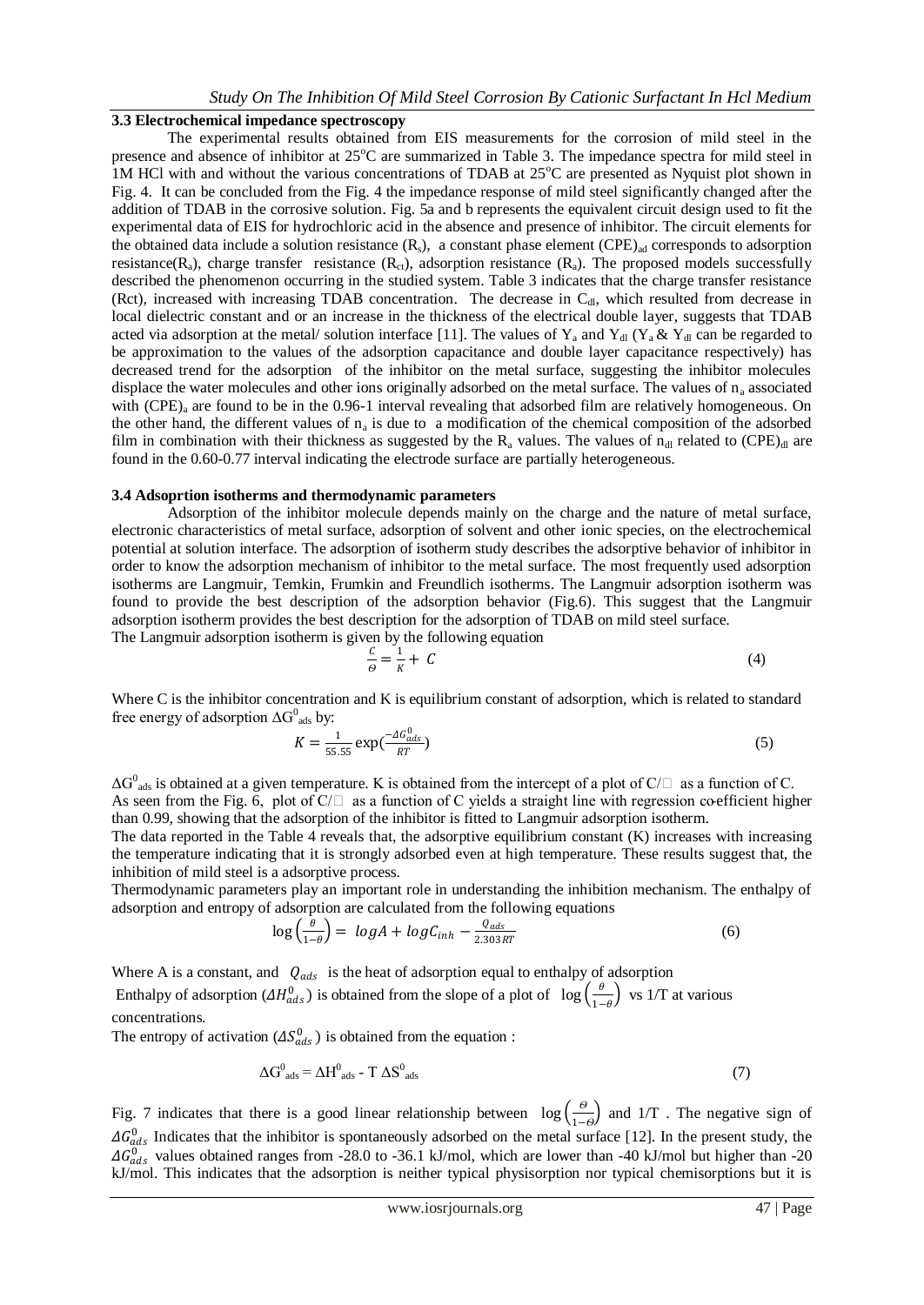complex mixed type. That is the adsorption inhibitor molecules on the mild steel surface in the present study involves both physisorption and chemisorptions (Comprehensive adsorption). As for the value of  $\Delta H_{ads}^0$  in Table 4, the sign of  $\Delta H_{ads}^0$  is positive indicates the endothermic nature of steel dissolution process. The positive sign of  $\Delta S^0_{ads}$  which indicates that an increase in disordering takes place in going from reactants to metaladsorbed species reaction complex.

## **3.5 Kinetic parameters**

The kinetic parameters for the corrosion process were calculated from Arrhenius equation and the transition state equation:

$$
i_{corr} = A \exp \frac{-E_a}{RT} \tag{8}
$$

Where  $i_{corr}$  is the corrosion current density, A is the Arrhenius constant, E<sub>a</sub> is the activation energy and R is the universal gas constant.

$$
i_{corr} = \frac{RT}{Nh} \exp\left(\frac{\Delta S^{\#}}{R}\right) \exp\left(\frac{\Delta H^{\#}}{RT}\right) \tag{9}
$$

Where N is Avogadro's constant, h is planck's constant,  $\Delta S^{\neq}$  is the change in entropy of activation and  $\Delta H^{\neq}$  is the change in enthalpy of activation.

 $E_a$  is obtained from the slope of a plot of ln $\mathbb{R}i_{corr}$ ) vs 1/T (Fig.8),  $\Delta S^{\neq}$  is obtained from the intercept of a plot of  $log(\sqrt{\frac{1}{r}})$  $\frac{r^2}{T}$ ) vs 1/T and  $\Delta H^{\neq}$  is obtained from the slope of a plot of log  $\frac{r^2}{T}$  $\frac{orr}{T}$ ) vs 1/T (Fig. 9).

The kinetic parameters calculated are given in Table 5. It is clear from that Table 5 that the  $E_a$  decreased with increasing concentration of studied inhibitor. Also it is clear that E<sub>a</sub> values in the presence of inhibitor are lower than that in the absence of inhibitor indicating that the inhibition efficiency increases with increases with temperature . The positive sign of enthalpy of activation reflect the endothermic nature of steel dissolution process meaning that dissolution of steel is difficult. It is clear from the Table 5 that the entropy of activation is large and negative imply that the activated complex in the rate determining step represents an association rather than dissociation step, meaning that a decrease in disordering take place on going from reactant to the activated complex [13, 14].

## **3.6 SCANNING ELECTRON MICROSCOPY (SEM) and AFM**

The SEM micrographs of the corroded mild steel in 1M HCl in the absence and presence of inhibitor are shown in Fig.10 (a - b). In Figure 10a of bare mild steel electrode surface, defects and notches were observed, while a layer of closely packed film was obtained in Figure 10b, and the surface was free from pits and it was smooth. It can be concluded from Figure 10a-b that corrosion does not occur in presence of inhibitor and hence corrosion was inhibited strongly when the inhibitor was present in the solution, then scanning electron microscopy (SEM) observation, confirmed the existence of an absorbed protective film on the mild steel surface.

AFM is a powerful technique to investigate the surface morphology at nano to micro-scale and has become a new choice to study the influence of inhibitor on the generation and the progress of the corrosion at the metal/solution interface. The three dimentional AFM images of the MS surface exposed to 1M HCl with and without  $10^{2}$ M TDAB for 3h are shown in the Fig. 11 (a,b and c). it is clearly evident that, the surface is more uniform(Fig.11c) than the surface (Fig.b)in the absence of inhibitor.

#### **3.7 Conclusion**

The inhibition efficiency obtained by the TDAB is very good at all temperatures. This acts as a surfactant which is widely used as surface acting agents, antimicrobials, in detergents, etc. Moreover surfactants are less toxic, easily available, less cost etc. The future work is to investigate the synergetic effect of Surfactants and plant extracts. Surfactant acts has good biocide activity.

#### **Acknowledgement:**

I thank Roop Singh, general manager, SINSIL International, Bangalore for extending the electrochemical characterization facility.

#### **References**

- [1]. Tadros A.B., Abd-el-Nabey B.A, Inhibition of the acid corrosion of steel 4-amino-3-hydrazino-5-thio-1,2,4-triazoles, J. Electroanal. Chem. 246, 1988, 433.
- [2]. Stoyanova A.E., E.I. Sokolova E.I.. Raicheva S.N., The inhibition of mild steel corrosion in 1M HCl in the presence of linear and cyclic thiocarbamides- Effect of concenatrtion and temperature of the corrosion medium on their protective action, Corros. Sci. 39, 1997, 1595.
- [3]. Alshkel A.G., Hefny M.M., Ismail A.R., Corrosion prevention control, 155, 1987.
- [4]. Omar A.M.A., Abdel-Khalek N.A., J. Chem. Engg. 43, 1998, 117
- El-Etre A.Y., Abdallah M., Bull. Of Electrochem. 10, 1994, 471.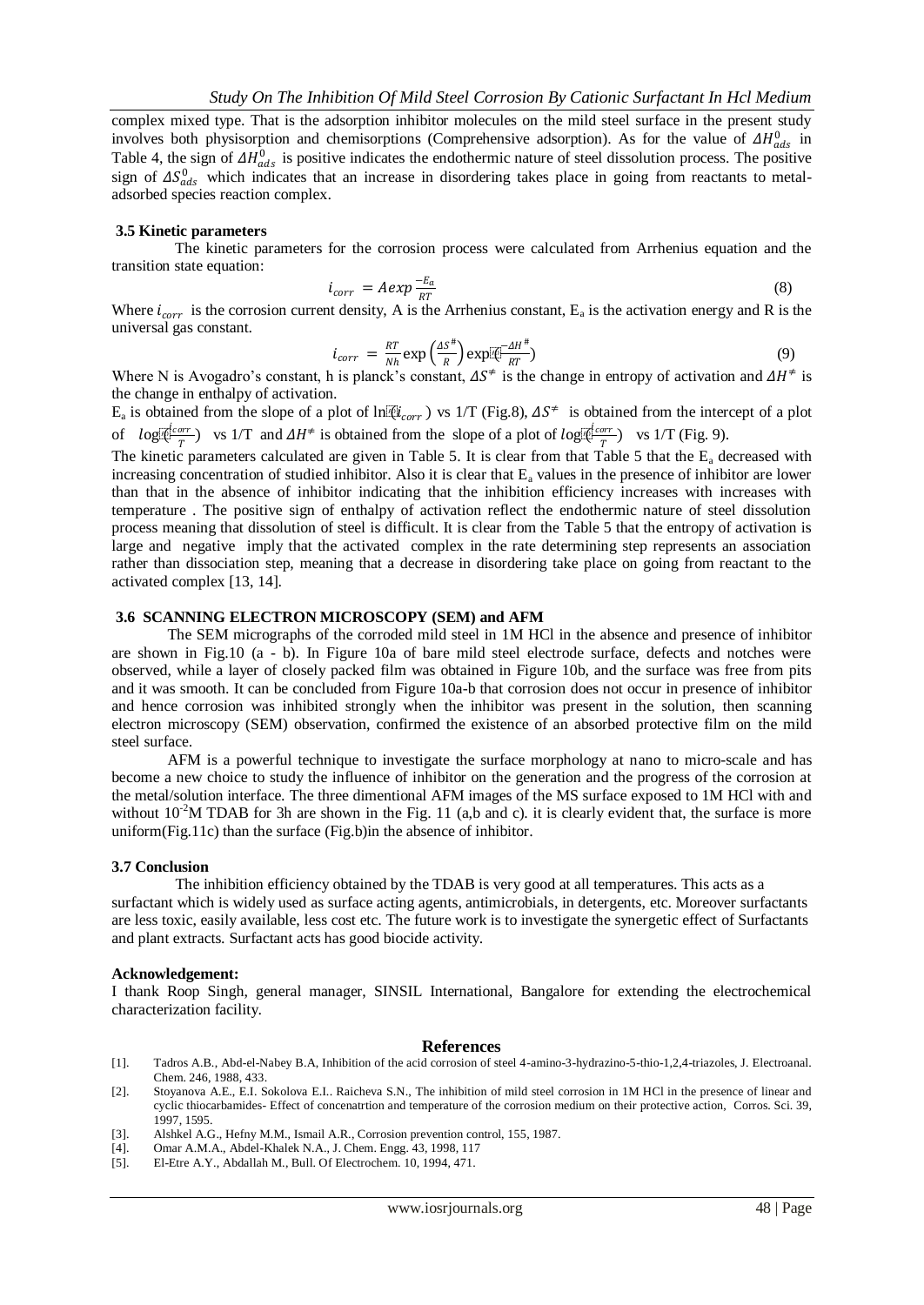- [6]. H. Luo, Y.C. Guan, K.N. Han, Inhibition of mild steel corrosion by sodium dodecy benzene sulphonate and sodium oleate in acidic solutions, Corrosion 54 (8), 1998, 619.
- [7]. A. Singh, R.S. Chaudhary, Dithizone and thiosemicarbazide as inhibitors of corrosion of type 304 stainless steel in 1·0M sulphuric acid solution, Br. Corros. J. 31 (4), 1996, 300.
- [8]. M.M. Osman, A.M. Omar, A.M. Al-Sabagh,Corrosion inhibition of benzyl triethanol ammonium chloride and its ethoxylate on steel sulphuric acid solution, Mat. Chem. Phys. 50, 1997, 271.
- [9]. A. Kumar, E-Journal of chemistry, 5, 2008, 275.
- [10]. M. El-Azhar, B. Mernari, M. Traisnel, F. Bentiss, M. Lagrenee, Corrosion inhibition of mild steel by the new class of inhibitors [2,5-bis(n-pyridyl)-1,3,4- thiadiazoles] in acidic media, Corros. Sci. 43 (12), 2001, 2227.
- [11]. K. Babic-Samardzija, K.F. Khaled, N. Hackerman, Heterocyclic amines and derivatives as corrosion inhibitors for iron in perchloric acid, Anti Corros. Method and Mater. 52, 2005, 11-21
- [12]. Avci G " Corrosion inhibition of indole-3-acetic acid on mild steel in 0.5M HCl" , Colloids Surf., 317, 2008, 730-736
- [13]. Marsh J. Advanced organic chemistry, Wiley Eastern  $3<sup>rd</sup>$  edition, 1988.<br>[14]. Bentiss F. Lebrini M. and Lagrenee M., Thermodynamic characterizat
- [14]. Bentiss F. Lebrini M. and Lagrenee M., Thermodynamic characterization of metal dissolution and inhibitor adsorption process in mild steel/2,5-bis(n-thienyl)1,3,4-thiadiazoles/hydrochloric acid system, Corros. Sci. 47, 2005, 2915.

|  | l'able |  |  |
|--|--------|--|--|
|--|--------|--|--|

Inhibition efficiency of various concentrations of TBAB for the corrosion of mild steel in  $0.5MH<sub>2</sub>SO<sub>4</sub>$  by weight loss method at different temperatures (298K-328K).

|                                          |        | <b>Temperature</b>             |        |                         |        |                         |        |                                |  |
|------------------------------------------|--------|--------------------------------|--------|-------------------------|--------|-------------------------|--------|--------------------------------|--|
|                                          |        | 298                            |        | 308                     |        | 318                     | 328    |                                |  |
| <b>Inhibitor</b><br>concentration<br>(M) | $%$ IE | <b>Corrosion</b><br>rate(mm/y) | $%$ IE | Corrosion<br>rate(mm/y) | $%$ IE | Corrosion<br>rate(mm/y) | $%$ IE | <b>Corrosion</b><br>rate(mm/y) |  |
| Blank                                    |        | 36.44                          |        | 66.4                    |        | 153.6                   |        | 278.0                          |  |
| $-3$<br>1 X 10                           | 54.8   | 18.22                          | 70.4   | 19.71                   | 73.5   | 40.73                   | 80.2   | 55.05                          |  |
| $-3$<br>2 X 10                           | 60.4   | 14.32                          | 75.8   | 15.99                   | 80.2   | 30.32                   | 84.3   | 43.71                          |  |
| $-3$<br>4 X 10                           | 65.3   | 12.65                          | 80.2   | 13.20                   | 82.1   | 27.34                   | 86.1   | 38.68                          |  |
| $-3$<br>6 X 10                           | 72.6   | 10.04                          | 85.5   | 9.67                    | 86.3   | 21.0                    | 88.5   | 31.99                          |  |
| $-2$<br>1 X 10                           | 80.4   | 7.06                           | 89.7   | 6.88                    | 90.2   | 15.06                   | 91.3   | 24.17                          |  |

### **Table 2.** Electrochemical polarization parameters for MS in 1MHCl containing different concentration of TDAB at different temperatures.

| Concentration(M)   | ${\bf E}_{\rm corr}$ | at annoi ont ton<br>$i_{corr}$ | $\mathbf{b}_\mathbf{a}$ | $\mathbf{b}_{\rm c}$ | $IE_1\ensuremath{(\%)}$ |
|--------------------|----------------------|--------------------------------|-------------------------|----------------------|-------------------------|
|                    | (mV)                 | $(\Box A/cm^2)$                | (mv/decade)             | (mv/decade)          |                         |
| 298K               |                      |                                |                         |                      |                         |
| HCl                | $-502.1$             | 2640                           | 151.7                   | 130.1                |                         |
| $10^{-3}$          | $-464.9$             | 900.1                          | 140.2                   | 182.5                | 65.9                    |
| $2 \times 10^{-3}$ | $-471.0$             | 833.4                          | 135.6                   | 170.0                | 68.4                    |
| $4 \times 10^{-3}$ | $-471.3$             | 723.5                          | 126.6                   | 154.8                | 72.6                    |
| $6 \times 10^{-3}$ | $-466.8$             | 492.6                          | 119.1                   | 126.2                | 81.3                    |
| $10^{-2}$          | $-464.1$             | 384.7                          | 115.6                   | 115.2                | 85.4                    |
| 308K               |                      |                                |                         |                      |                         |
| <b>HCl</b>         | $-501.8$             | 6354                           | 178.8                   | 158.7                |                         |
| $10^{-3}$          | $-475.3$             | 1120                           | 145.8                   | 122.2                | 82.3                    |
| $2 \times 10^{-3}$ | $-491.6$             | 1042                           | 155.8                   | 122.7                | 83.6                    |
| $4 \times 10^{-3}$ | $-474.8$             | 919.7                          | 143.0                   | 119.4                | 85.5                    |
| $6 \times 10^{-3}$ | $-447.6$             | 675.2                          | 136.3                   | 112.8                | 89.4                    |
| $10^{-2}$          | $-472.0$             | 558.7                          | 127.8                   | 113.8                | 91.2                    |
| 318K               |                      |                                |                         |                      |                         |
| HC <sub>1</sub>    | $-500.5$             | 14130                          | 200.9                   | 189.4                |                         |
| $10^{-3}$          | $-483.5$             | 1955                           | 156.8                   | 132.9                | 86.2                    |
| $2 \times 10^{-3}$ | $-481.3$             | 1903                           | 156.5                   | 130.3                | 86.5                    |
| $4 \times 10^{-3}$ | $-482.1$             | 1700                           | 158.2                   | 132.8                | 87.9                    |
| $6 \times 10^{-3}$ | $-482.2$             | 1642                           | 154.8                   | 129.5                | 88.4                    |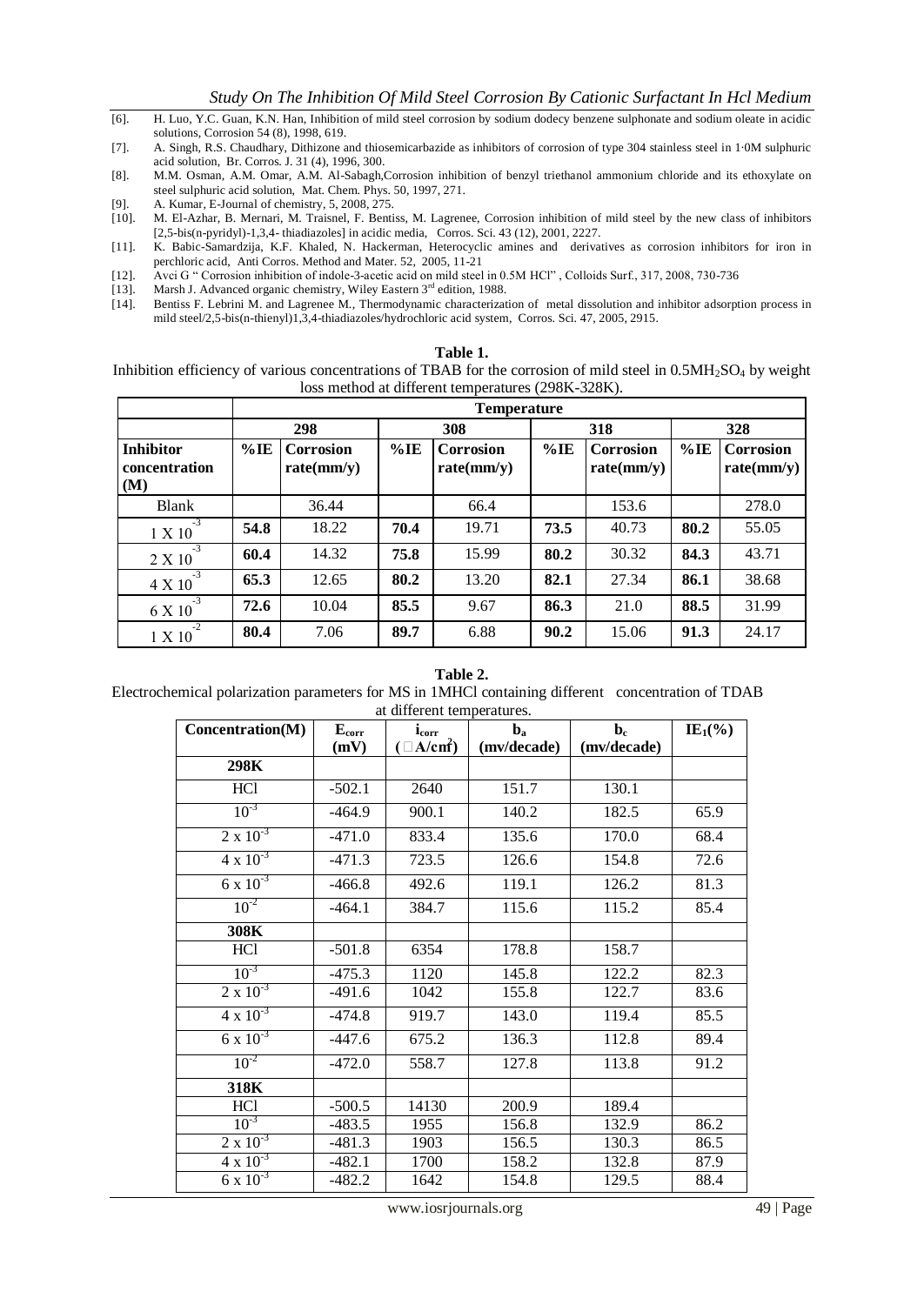| $10^{-2}$          | $-480.7$ | 1065  | 153.0 | 127.0 | 92.5 |
|--------------------|----------|-------|-------|-------|------|
| 328K               |          |       |       |       |      |
| <b>HCl</b>         | -494.8   | 26620 | 201.7 | 206.3 |      |
| $10^{-3}$          | $-463.9$ | 3287  | 172.3 | 141.3 | 87.6 |
| $2 \times 10^{-3}$ | $-495.1$ | 2696  | 161.9 | 141.1 | 89.9 |
| $4 \times 10^{-3}$ | $-488.1$ | 2560  | 163.2 | 142.5 | 90.4 |
| $6 \times 10^{-3}$ | $-488.4$ | 2444  | 159.4 | 136.9 | 90.8 |
| 10 <sup>-4</sup>   | $-487.2$ | 1625  | 143.8 | 129.8 | 93.9 |

*Study On The Inhibition Of Mild Steel Corrosion By Cationic Surfactant In Hcl Medium*

# **Table 3**

Impedance parameters of mild steel in 1M HCl absence and presence of different concentration of TDABat

|                      |                                                                 |                  |                    | $25^0C$ .          |                                                     |              |                      |                          |           |
|----------------------|-----------------------------------------------------------------|------------------|--------------------|--------------------|-----------------------------------------------------|--------------|----------------------|--------------------------|-----------|
| Concentr<br>ation(M) | Y<br>я<br>$-2$<br>(L<br>cm<br>ndl<br>-4<br>S<br>10 <sup>2</sup> | $\mathbf n$<br>a | R<br>a<br>$(\Box)$ | $C$ ( $\Box$ F/cm) | v<br>dl<br>$-2$<br>-1<br>cm<br>ndl<br>-4<br>S<br>10 | $n_{\rm dl}$ | R<br>-ct<br>$(\Box)$ | C<br>dl<br>$(\Box F/cm)$ | IE<br>(%) |
| <b>Blank</b>         |                                                                 |                  |                    |                    | 18.20                                               | 0.8561       | 9.979                | 927.8                    |           |
| $10^{-3}$            | 34.37                                                           | 0.9678           | 0.4726             | 2775.6             | 91.28                                               | 0.6285       | 25.12                | 3822.2                   | 60.3      |
| $2 \times 10^{-3}$   | 2.941                                                           | 0.9700           | 0.6282             | 225.4              | 83.9                                                | 0.6285       | 26.39                | 3441.2                   | 62.2      |
| $4 \times 10^{-3}$   | 1.991                                                           |                  | 0.7677             | 199.1              | 76.2                                                | 0.6000       | 38.59                | 3369.6                   | 74.1      |
| $6 \times 10^{-3}$   | 0.8637                                                          |                  | 6.231              | 86.37              | 39.1                                                | 0.7702       | 43.25                | 2298.6                   | 76.9      |
| $10^{-2}$            | 0.8545                                                          |                  | 18.57              | 85.45              | 12.95                                               | 0.6562       | 98.97                | 441.4                    | 89.9      |

## **Table 4**

Data obtained from the Langmuir adsorption isotherm for mild steel in 1M HCl at the temperature range of 298K -328K.

| Temperature(K) |        | Slope  | $K_{ads}$ | $\Delta G^{\circ}$ <sub>ads</sub> (kJmol <sup>-</sup> | $\Delta H^{\circ}$ <sub>ads</sub> $(kJmol^{-1})$ | $\Delta S$ $_{ads}^{0}$ (Jmol <sup>-1</sup> K <sup>-1</sup> ) |
|----------------|--------|--------|-----------|-------------------------------------------------------|--------------------------------------------------|---------------------------------------------------------------|
| 298            | 0.9982 | .1167  | 1490.1    | $-28.0$                                               | 30.4                                             | 196.3                                                         |
| 308            | 0.9974 | 1.0781 | 4336.0    | $-31.7$                                               | 30.4                                             | 201.7                                                         |
| 318            | 0.9995 | .0737  | 5298.0    | $-33.3$                                               | 30.4                                             | 200.4                                                         |
| 328            | 0.9997 | .0630  | 10019.6   | $-36.1$                                               | 30.4                                             | 202.7                                                         |

**Table 5** Corrosion kinetic parameters for mild steel in 1M HCl in the absence and presence of different concentrations of TDAB.

| Concentration(M)   | $E_a(kJ/mol)$ | $\Delta H^{\neq}$ (kJ/mol) | $\Delta S^{\neq}$ (J/mol/K <sup>-1</sup> ) |
|--------------------|---------------|----------------------------|--------------------------------------------|
| Blank              | 64.28         | 53.35                      | $-115.89$                                  |
| $10^{-3}$          | 36.9          | 28.9                       | $-207.5$                                   |
| $2 \times 10^{-3}$ | 34.3          | 26.8                       | $-214.9$                                   |
| $4 \times 10^{-3}$ | 36.6          | 28.7                       | $-182.1$                                   |
| 6 x $10^{-3}$      | 47.3          | 37.9                       | $-209.6$                                   |
| $10^{-4}$          | 41.3          | 32.9                       | $-200.5$                                   |



Fig. 1 Variation of %IE with concentration obtained from weight loss method.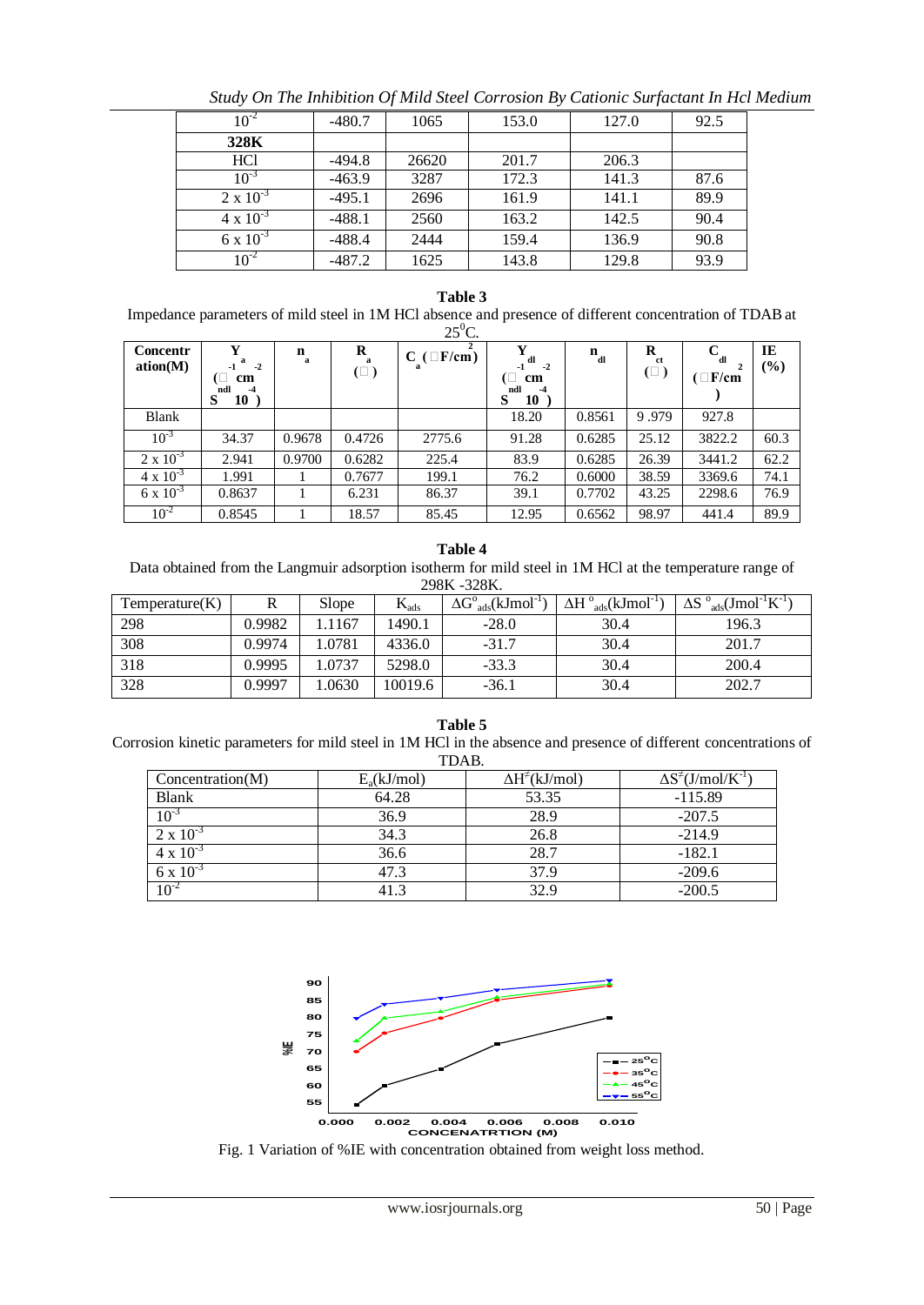

Fig. 2 Variation of %IE with temperature for different concentration of TBAB



Fig. 3Typical Tafel plots of MS in 0.5MH<sub>2</sub>SO<sub>4</sub> in presence and absence of different concentration of TDAB at a )  $25^{\circ}$ C b)  $35^{\circ}$ C c)  $45^{\circ}$ C & d)  $55^{\circ}$ C



Fig. 4 Nyquist Plots of mild steel in 1M HCl absence and presence of TDAB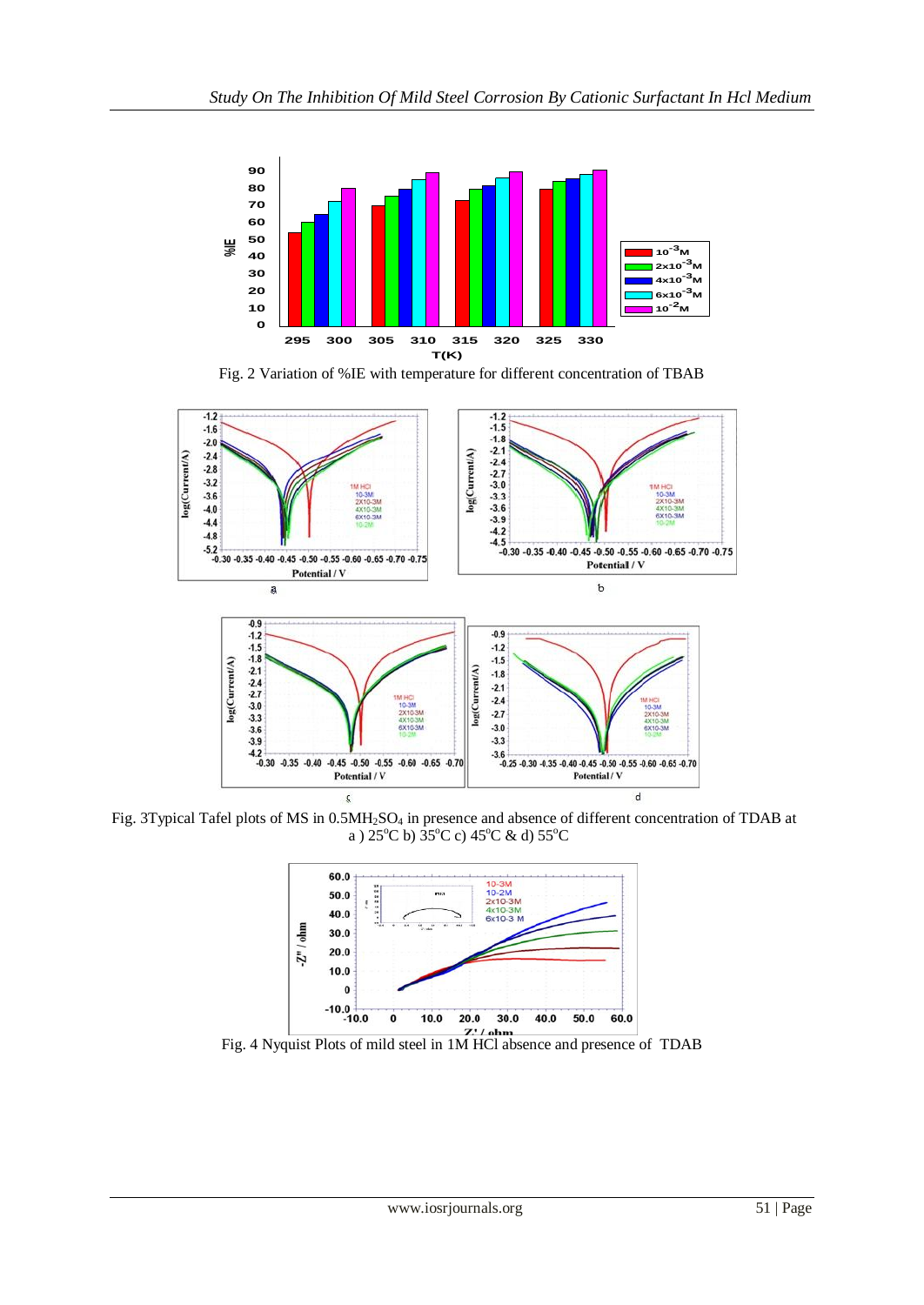

Fig. 5 The equivalent circuit model used to fit the impedance data for mild steel in the absence (a) and in the presence (b) of TDAB



Fig. 6 Langmuir adsorption isotherms of TDAB at different temperatures



Fig. 8 Arrhenius plots for mild steel in 1M HCl without and with various concentration of TDAB